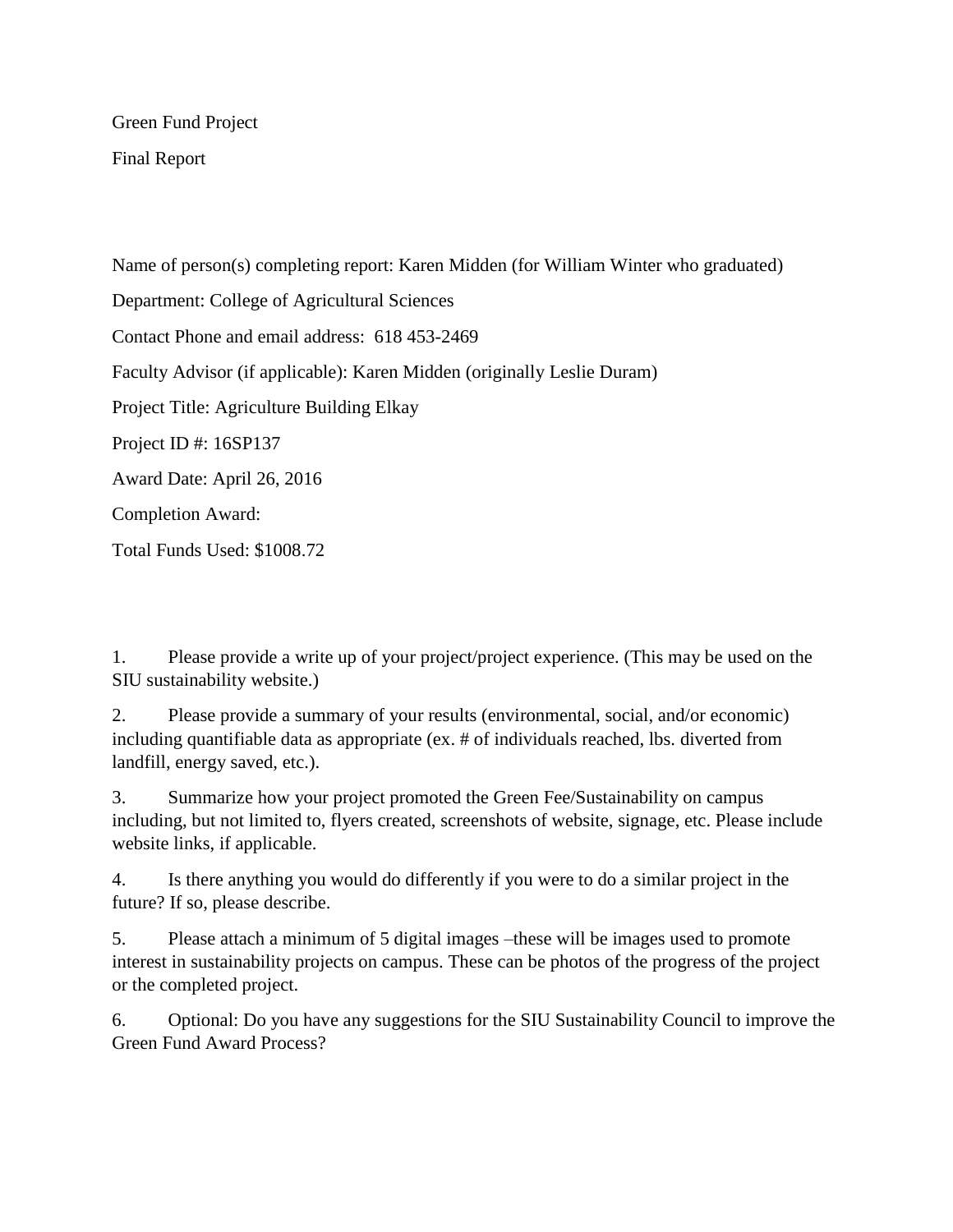1. First I would like to say that William Winter wrote the proposal for this Green Fund Proposal but graduated in May 2016 before this project could be completed. I agreed to see the project to completion and write this report. This project proposal was generated from a class assignment in GEOG 470 "Contemporary Issues in Environmental Studies". The task was to write a Green Fund Proposal for a need identified that was appropriate related to campus sustainability. It was very easy for William to decide on his topic. William was a Forestry major who spent the majority of his time in the agriculture building. He was aware that students, especially going in and out to labs in the field or the woods or working on the green roof and landscape drank a lot of water. The water quality was poor in the agriculture building's outdated water fountain. It tasted bad, was often discolored and typically had an unpleasant odor. At one time, a soybean was growing out of the drain. The agriculture building has been at the forefront of the environmental movement on campus earned by the installation of sustainable features as the green roof, rain garden and the green wall. One thing that William thought was left out of the sustainability efforts was an Elkay water fountain that has the sensor activated water bottle filler to improve the water. Many students who attend classes use reusable water bottles but were hesitate to fill their containers in the agriculture water fountain. William understood that students, as well as faculty, staff and visitors, would benefit greatly from having one of these drinking fountains installed. He also knew that the installation would reduce the use of plastic bottles, encourage students and others to drink more water, and to use reusable bottles/containers. Briefly, Elkay is an American owned company and started by a former SIU Graduate. So why Elkay's "ezH20" solution. Elkay provides easier filter changes, easy energy savings, a smart system that tracks savings and monitors all the stations, an easy installation, a nice graphic display showing how many bottles saved, and a low-energy LED light. One Elkay filter lasts for 3,000 gallons, which is about 24,000 16-ounce bottles. The Elkay filter reduces aesthetic chlorine, taste and odor, particulate class I and lead [\(http://elkay.com\)](http://elkay.com/). All of the anticipated benefits that William proposed is proving to be true. (This project was installed at the end of the summer 2016 available for the start of Fall semester 2016). The new fountain is highly used and appreciated.

In addition, William included the design of an interpretive sign, created by the Environmental Interpretative class, FOR 423, to be placed adjacent to the fountain explaining the environmental and health benefits of the Elkay filling system and practice of using reusable water bottles versus throw away bottles (personal bottles also is a savings for students versus buying water constantly) and to propose the SIU Sustainable Council.

There were several valuable experiences gained from this project. For William, the first was the experience of writing a proposal. Learning how to organize it, write clear objectives, conduct a literature search and complete a budget. Writing the proposal also required having to 'sale' the idea to administrators in the college and to obtain financial matches from them (each department and the dean's office), all of which he successfully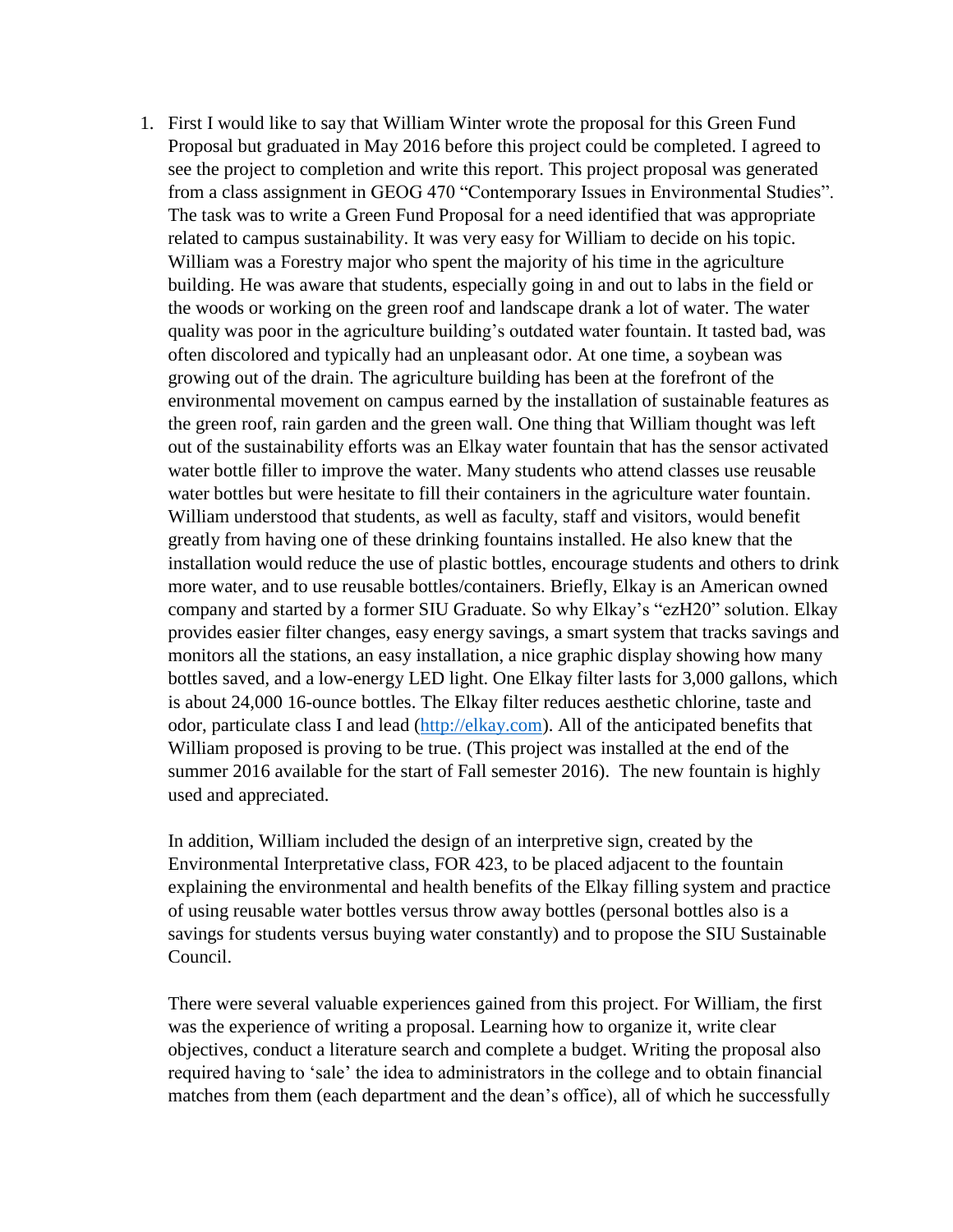accomplished. The literature review taught William some of the facts about wasted plastics and the detriment of throw away bottles used to extreme. He also learned about the facts of the Elkay water system. As I am now writing this, since I agreed to when William graduated, I have learned about the water system. The poster designed and posted by the Environmental Interpretation class provides education to everyone who uses that fountain about the Elkay water system and encourages use of personal refillable water bottles.

- 2. In summary, you can taste the results. The water quality is immensely better tasting and smelling and there is no discolor to the water. Students, faculty and staff are very excited for this fantastic improvement. Since the installation with usage beginning at the beginning of Fall semester 2016 to date (April 2017), the counter on the Elkay fountain reads that 14,180 disposable plastic bottles have been saved. That speaks loudly to the popularity of this fountain. I frequently observe students lining up to the fountain before going out for field labs. The location of the Elkay fountain is adjacent to a seating area in the building as well. Students lounge there waiting for class, or to study and/or eat. I see a lot more personal refillable water bottles now in those groups as compared to throw away plastic bottles prior to the new fountain.
- 3. As part of this proposal, FOR 423, Environmental Interpretation class designed an interpretive sign that is placed adjacent to the fountain. The purpose is to educate the user regarding the sustainable aspects of the Elkay fountain. It stresses the quality of the water and how using it reduces waste by persons consuming water to drink using their reusable personal water vessels versus throw away plastic. This fountain encourages that practice by offering a quality water and an easy dispenser to fill vessels. Additionally, the sign promotes the Sustainable Council and praises/acknowledges the Green Fund. (please note that as of June 1, 2017, the sign is designed by the class and will soon be printed and posted. The image of the sign sent in a separate email shows the design that the class completed. The "black" space is for the cut out where the water fountain will be. In other words, the sign will surround the fountain. Once it is installed, an up to date image will be sent.)
- 4. There are no changes that can be suggested for this project. It is deemed as being successful and appreciated by many. The interpretive sign is a great addition for sharing information regarding the benefits of this system as well as the appreciation of the green fund.